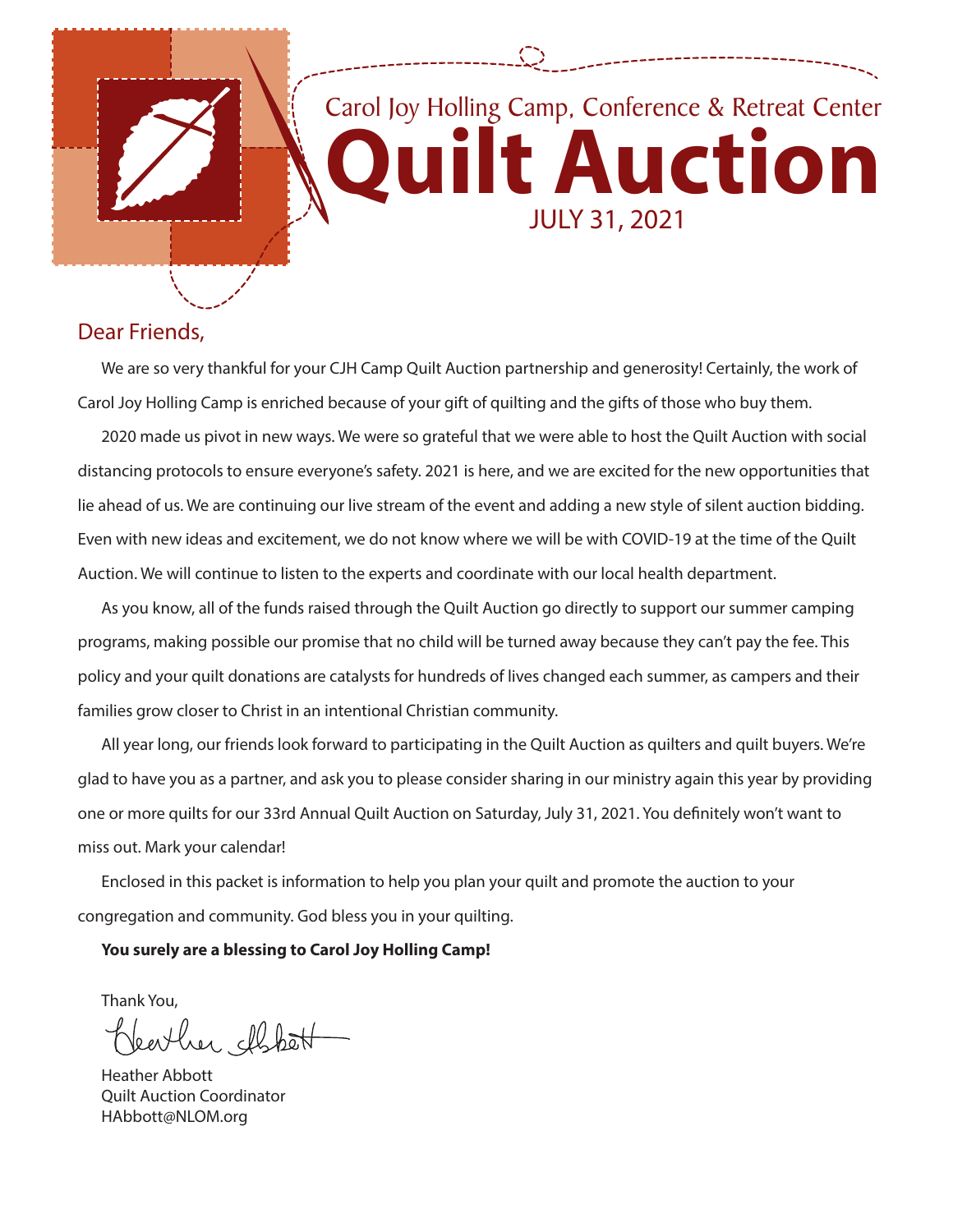Quilts of all sizes are welcome. Buyers are usually looking for standard-sized quilts. Measurements shown are mattress top sizes.

- 
- Youth (66x33) Twin (75x39)
- 
- Full (75x54) Queen (80x60)
- King (80x76) Crib (52x38)
	-
- 
- Lap Wall Hangings

Tied, machine-quilted, hand-quilted, and handstitched quilts are all found at our auction.

Buyers enjoy both traditional and contemporary designs with coordinated colors, finished edges, and detailed stitching.

Many of our buyers are quilt lovers, but not necessarily quilt makers. They are looking for "quilts with heart." They want to know the name of the design, who made the quilt, and why the quilters chose the design they did. Any information you have to share will be appreciated and certainly cherished along with the quilt. It's also interesting to include the number of quilters involved and how many hours were put into the making of the quilt. This information should be included with the quilt when it is delivered to camp.

## **Planning Your Quilt Delivering Your Quilt**

Quilts should be delivered to Carol Joy Holling Camp between June 1 and July 26, 2021. **The quilts will be auctioned in the order received at camp.** It is very important that the enclosed instructions for delivery are followed closely to keep accurate records and to give proper credit to those donating quilts.

A **color photograph of your quilt** is needed to assist in cataloging the quilts. The photo needs to clearly show the design of the quilt. When photographing the quilt, please turn over one corner of it to show the back side. The photo should accompany the quilt when it is delivered. On the back of the photo (in ink), please list the congregation or individuals donating the quilt and their city.

We also encourage you to take **photos throughout the completion of the quilt** and send a few of those along with your quilt to show off the faces belonging to the warm hearts and caring hands that made the quilt! These photographs will be given to the buyer along with the quilt to add a special touch to their purchase.

Quilts can be mailed, hand delivered, or sent along with pastors or campers coming to camp. (They should bring the quilt with them to registration.)

## **Silent Auction News**

We are excited to announce that the Silent Auction bidding will be online this year. People near and far will have the opportunity to join the Silent Auction bidding fun through an online auction platform called Qtego. For those who have joined us at the Heart of Camp Gala, this is the same platform that we use at that event. If you are unfamiliar with Qtego, don't worry; we will have many volunteers with iPads at the event to help you bid on your favorite items. We will also be sending out information and instructions on how to bid with Qtego in the spring, for those not in attendance. The live auction will not be changing and bidding will be through live or proxy bidding only.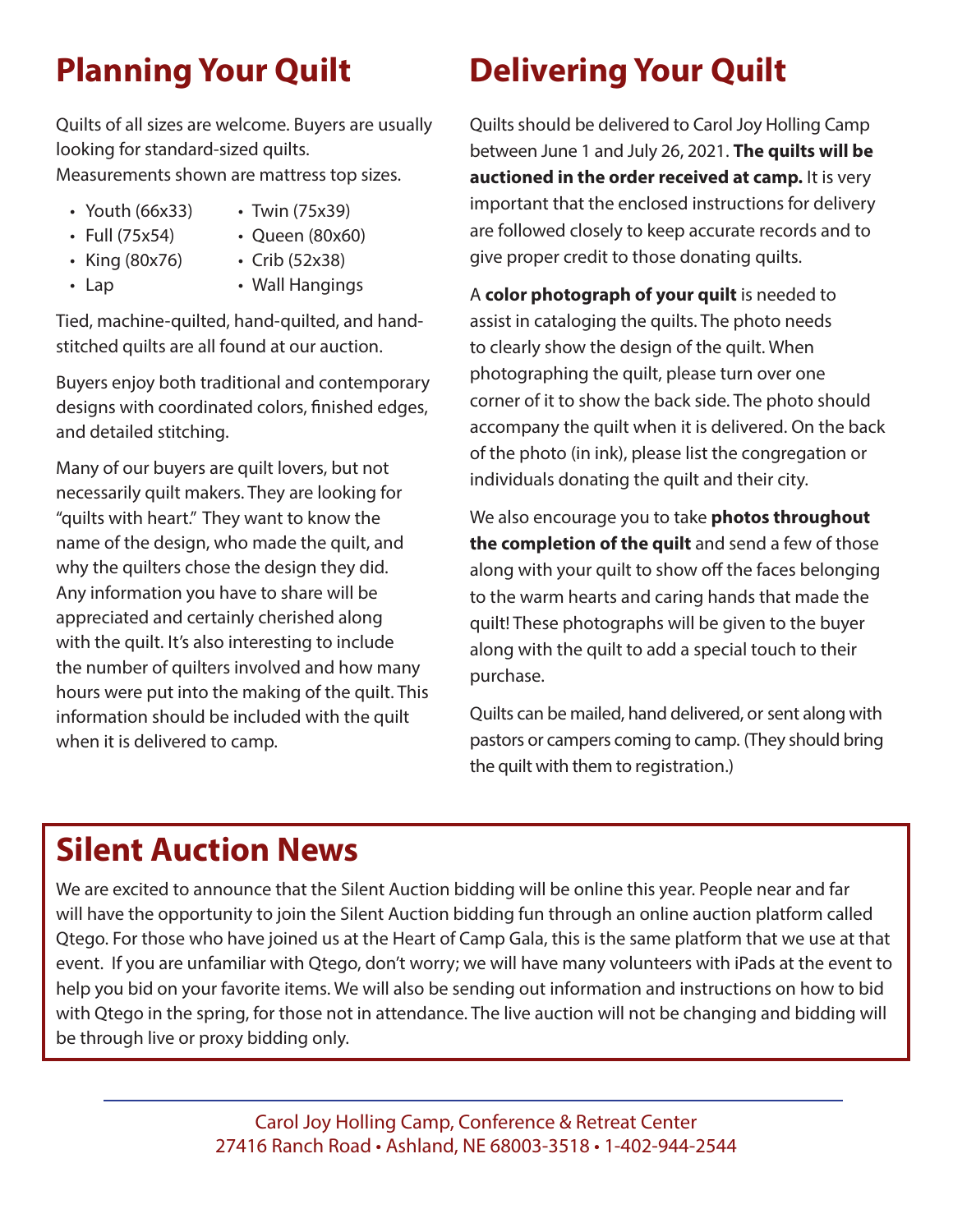#### **When preparing quilts for delivery, please:**

1. Complete the enclosed Quilt Donation form and include it with a photo of the quilt in an envelope.

2. Neatly fold the quilt with the envelope easily visible and place the quilt in a bag or box. (Please do not pin to the quilt).

Extra Quilt Information forms are available at CJHCenter.org/quilt-auction, by calling the camp at 402-944-2544, or by photocopying the enclosed form. **Each quilt must have its own completed form and photograph attached.**



2:00 p.m. Silent Auction opens on Qtego

*Saturday, July 31*

9 a.m. Quilts on display **9:30 a.m. Live Auction begins**  11:30 a.m. - 1 p.m. Lunch served 1:30 p.m. Silent Auction closes

# **2021 Quilt Auction**

Join in this exciting day at Carol Joy Holling Camp on July 31 for our 33rd Annual Quilt Auction! The day promises good food, great fun, and lots of beautiful quilts donated by friends of Carol Joy Holling Camp. The auction and lunch will be held rain or shine. (We will use the Town Hall in case of rain.) Bring your friends and families!

Quilts will be on display by 9 a.m. **The live auction begins at 9:30 a.m.** We will continue until all quilts are sold, which is usually around 5 p.m.

The quilts will have numbered cards attached indicating the order in which they will be auctioned. This way bidders can approximate when their favorite quilts will be up for auction. The cards also include information about the quilt donor and the size, type, and design of the quilt.

Through the years, quilts have auctioned for \$25 to \$20,000. Lance Larsen, a professional auctioneer from Cordova, Neb. volunteers his time to auction the quilts. He and his associates will do their best to encourage bidding and bring a fair price for each quilt. *New this year:* **The Silent Auction will be on Qtego, a mobile bidding site. Bidding will open at 2 p.m. on Friday, July 30, and end at 1:30 p.m. on Saturday, July 31.**

You won't want to miss the lunch with dessert and beverage served from 11:30 a.m. until 1 p.m.

You are encouraged to attend the Quilt Auction to see your quilts sold and possibly meet the buyers. If you or someone else from your congregation cannot attend, you may call the camp office at 402-944-2544 to find out how much your quilt sold for. You can also check on our website, CJHCenter.org/quilt-auction. We keep the sale prices updated throughout the day of the auction. You will receive a postcard after the auction with the results of your quilts.